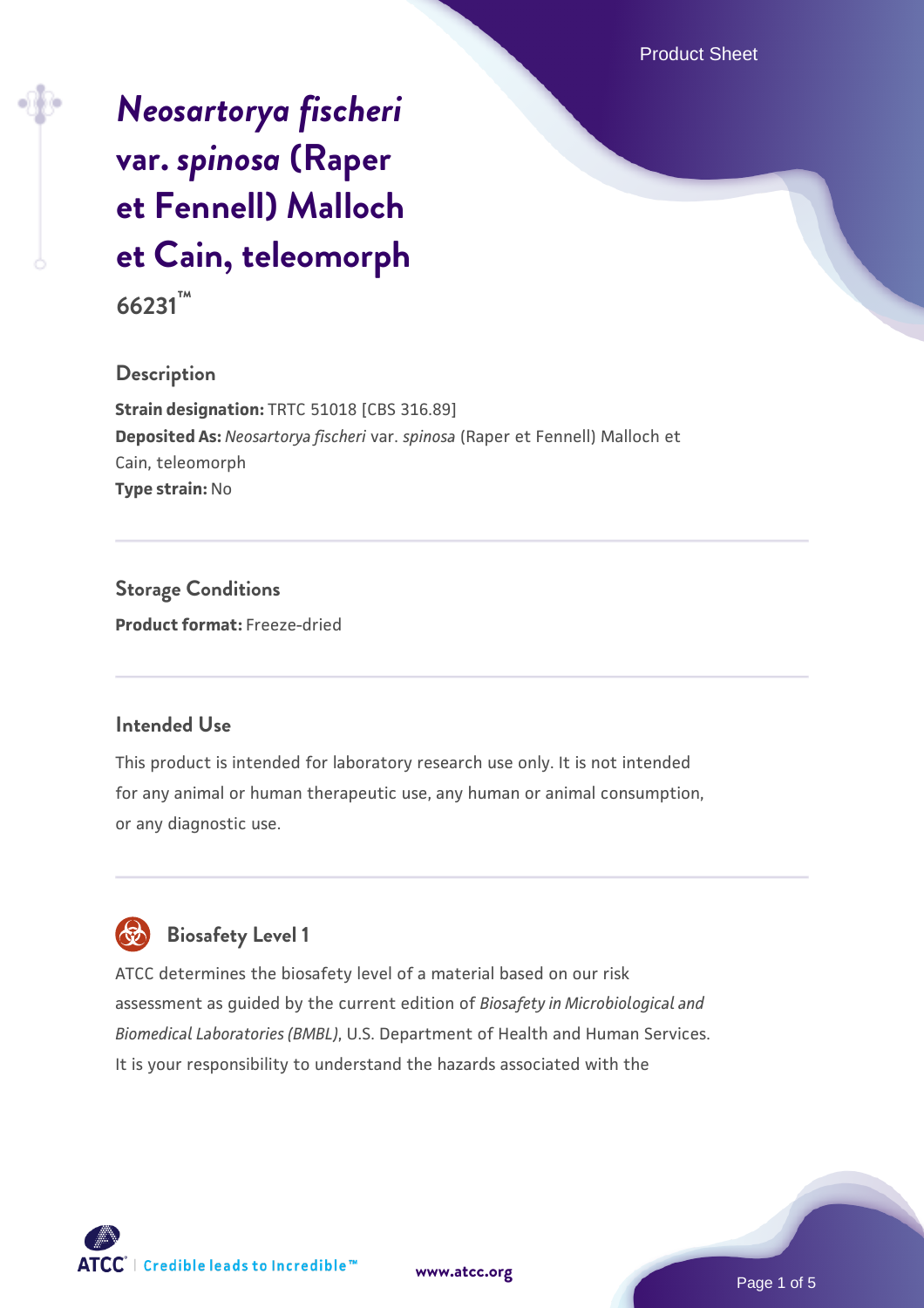# *[Neosartorya fischeri](https://www.atcc.org/products/66231)* **[var.](https://www.atcc.org/products/66231)** *[spinosa](https://www.atcc.org/products/66231)* **[\(Raper et Fennell\)](https://www.atcc.org/products/66231) Product Sheet Product Sheet [Malloch et Cain, teleomorph](https://www.atcc.org/products/66231) 66231**

material per your organization's policies and procedures as well as any other applicable regulations as enforced by your local or national agencies.

ATCC highly recommends that appropriate personal protective equipment is always used when handling vials. For cultures that require storage in liquid nitrogen, it is important to note that some vials may leak when submersed in liquid nitrogen and will slowly fill with liquid nitrogen. Upon thawing, the conversion of the liquid nitrogen back to its gas phase may result in the vial exploding or blowing off its cap with dangerous force creating flying debris. Unless necessary, ATCC recommends that these cultures be stored in the vapor phase of liquid nitrogen rather than submersed in liquid nitrogen.

# **Certificate of Analysis**

For batch-specific test results, refer to the applicable certificate of analysis that can be found at www.atcc.org.

#### **Growth Conditions**

**Medium:**  [ATCC Medium 336: Potato dextrose agar \(PDA\)](https://www.atcc.org/-/media/product-assets/documents/microbial-media-formulations/3/3/6/atcc-medium-336.pdf?rev=d9160ad44d934cd8b65175461abbf3b9) **Temperature:** 24°C

# **Material Citation**

If use of this material results in a scientific publication, please cite the material in the following manner: *Neosartorya fischeri* var. *spinosa* (Raper et Fennell) Malloch et Cain, teleomorph (ATCC 66231)



**[www.atcc.org](http://www.atcc.org)**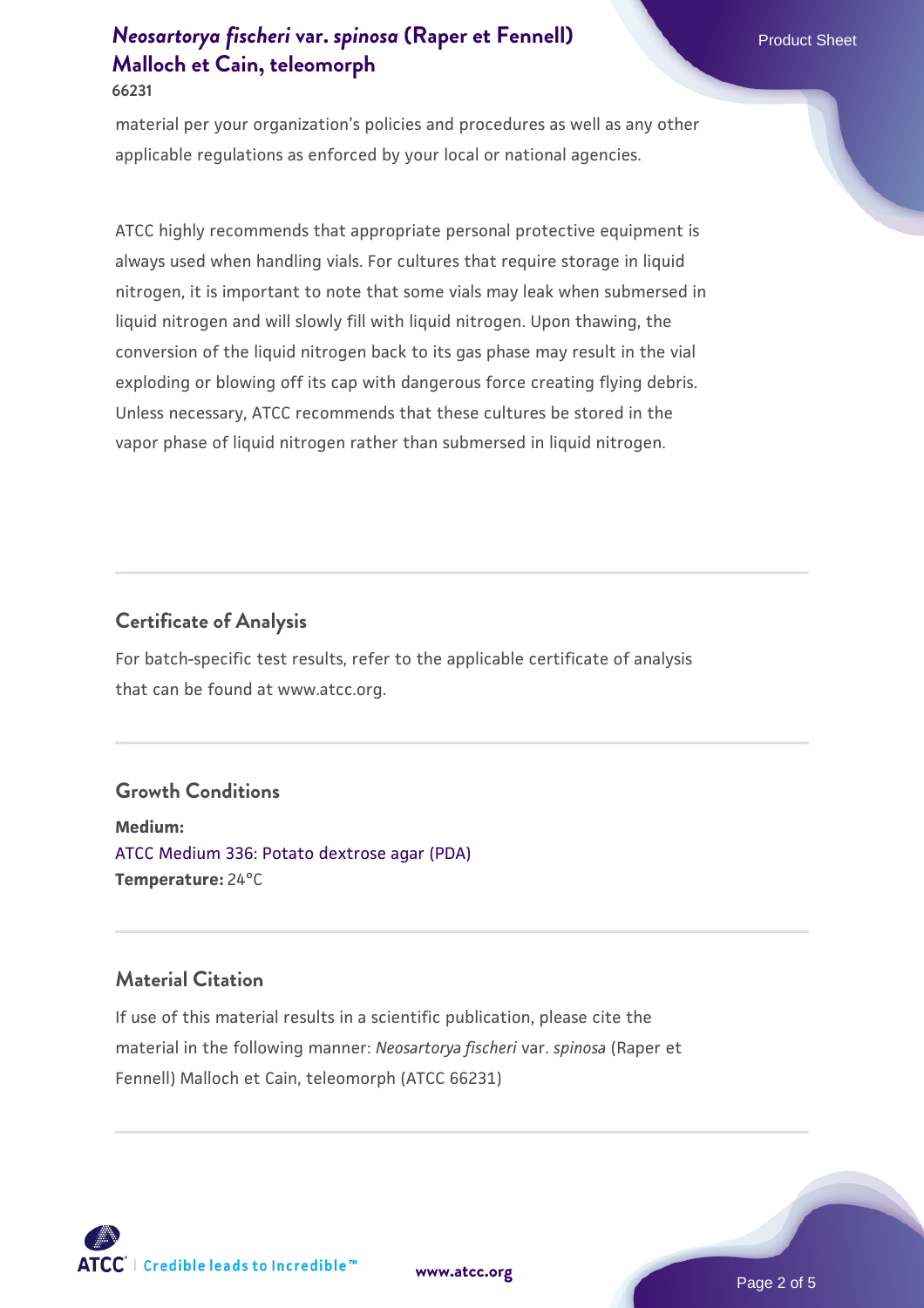# *[Neosartorya fischeri](https://www.atcc.org/products/66231)* **[var.](https://www.atcc.org/products/66231)** *[spinosa](https://www.atcc.org/products/66231)* **[\(Raper et Fennell\)](https://www.atcc.org/products/66231) Product Sheet Product Sheet [Malloch et Cain, teleomorph](https://www.atcc.org/products/66231)**

**66231**

#### **References**

References and other information relating to this material are available at www.atcc.org.

## **Warranty**

The product is provided 'AS IS' and the viability of ATCC® products is warranted for 30 days from the date of shipment, provided that the customer has stored and handled the product according to the information included on the product information sheet, website, and Certificate of Analysis. For living cultures, ATCC lists the media formulation and reagents that have been found to be effective for the product. While other unspecified media and reagents may also produce satisfactory results, a change in the ATCC and/or depositor-recommended protocols may affect the recovery, growth, and/or function of the product. If an alternative medium formulation or reagent is used, the ATCC warranty for viability is no longer valid. Except as expressly set forth herein, no other warranties of any kind are provided, express or implied, including, but not limited to, any implied warranties of merchantability, fitness for a particular purpose, manufacture according to cGMP standards, typicality, safety, accuracy, and/or noninfringement.

## **Disclaimers**

This product is intended for laboratory research use only. It is not intended for any animal or human therapeutic use, any human or animal consumption, or any diagnostic use. Any proposed commercial use is prohibited without a license from ATCC.

While ATCC uses reasonable efforts to include accurate and up-to-date information on this product sheet, ATCC makes no warranties or representations as to its accuracy. Citations from scientific literature and

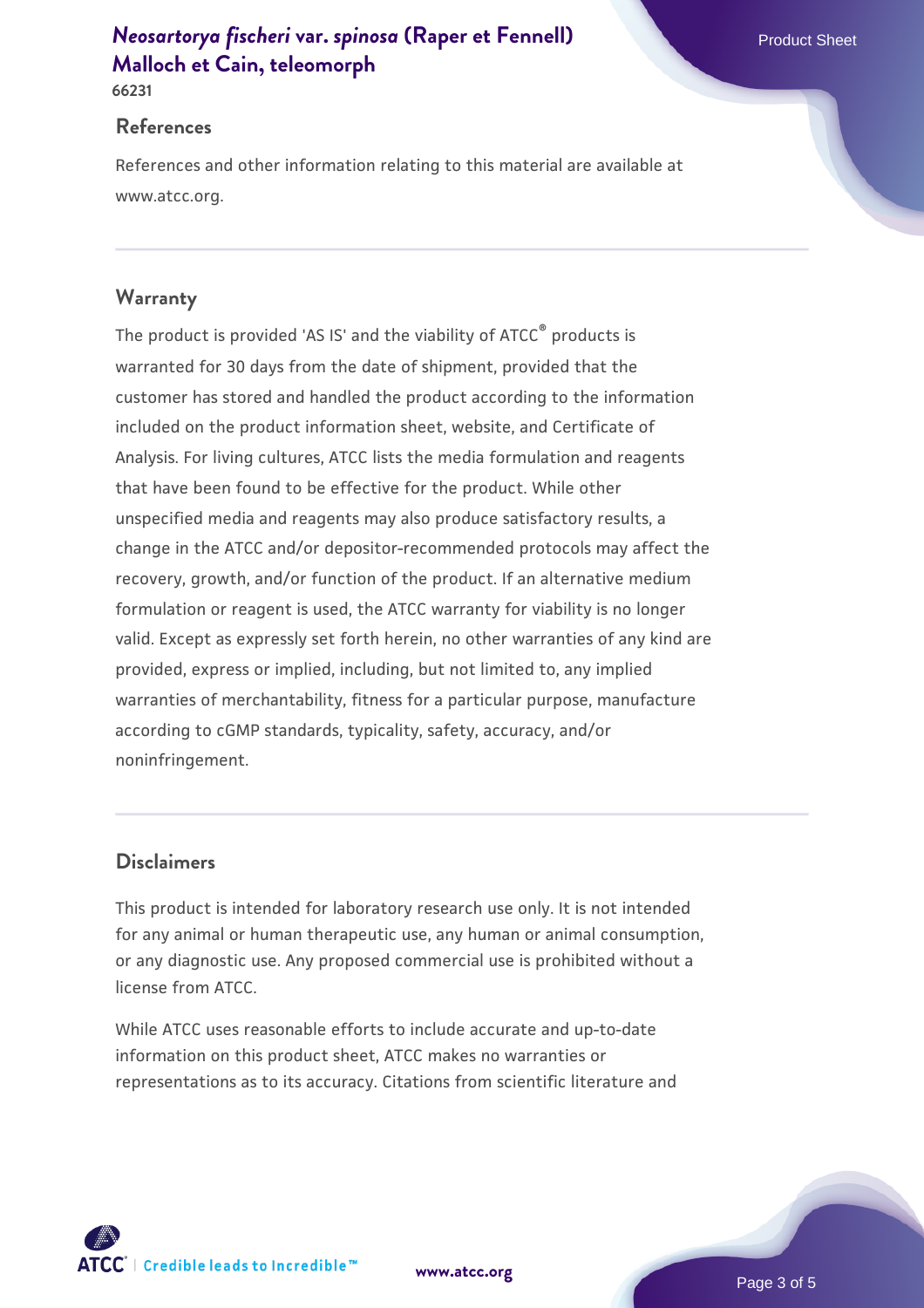# *[Neosartorya fischeri](https://www.atcc.org/products/66231)* **[var.](https://www.atcc.org/products/66231)** *[spinosa](https://www.atcc.org/products/66231)* **[\(Raper et Fennell\)](https://www.atcc.org/products/66231) Product Sheet Product Sheet [Malloch et Cain, teleomorph](https://www.atcc.org/products/66231)**

**66231**

patents are provided for informational purposes only. ATCC does not warrant that such information has been confirmed to be accurate or complete and the customer bears the sole responsibility of confirming the accuracy and completeness of any such information.

This product is sent on the condition that the customer is responsible for and assumes all risk and responsibility in connection with the receipt, handling, storage, disposal, and use of the ATCC product including without limitation taking all appropriate safety and handling precautions to minimize health or environmental risk. As a condition of receiving the material, the customer agrees that any activity undertaken with the ATCC product and any progeny or modifications will be conducted in compliance with all applicable laws, regulations, and guidelines. This product is provided 'AS IS' with no representations or warranties whatsoever except as expressly set forth herein and in no event shall ATCC, its parents, subsidiaries, directors, officers, agents, employees, assigns, successors, and affiliates be liable for indirect, special, incidental, or consequential damages of any kind in connection with or arising out of the customer's use of the product. While reasonable effort is made to ensure authenticity and reliability of materials on deposit, ATCC is not liable for damages arising from the misidentification or misrepresentation of such materials.

Please see the material transfer agreement (MTA) for further details regarding the use of this product. The MTA is available at www.atcc.org.

# **Copyright and Trademark Information**

© ATCC 2021. All rights reserved. ATCC is a registered trademark of the American Type Culture Collection.

#### **Revision**

This information on this document was last updated on 2022-04-26



**[www.atcc.org](http://www.atcc.org)**

Page 4 of 5